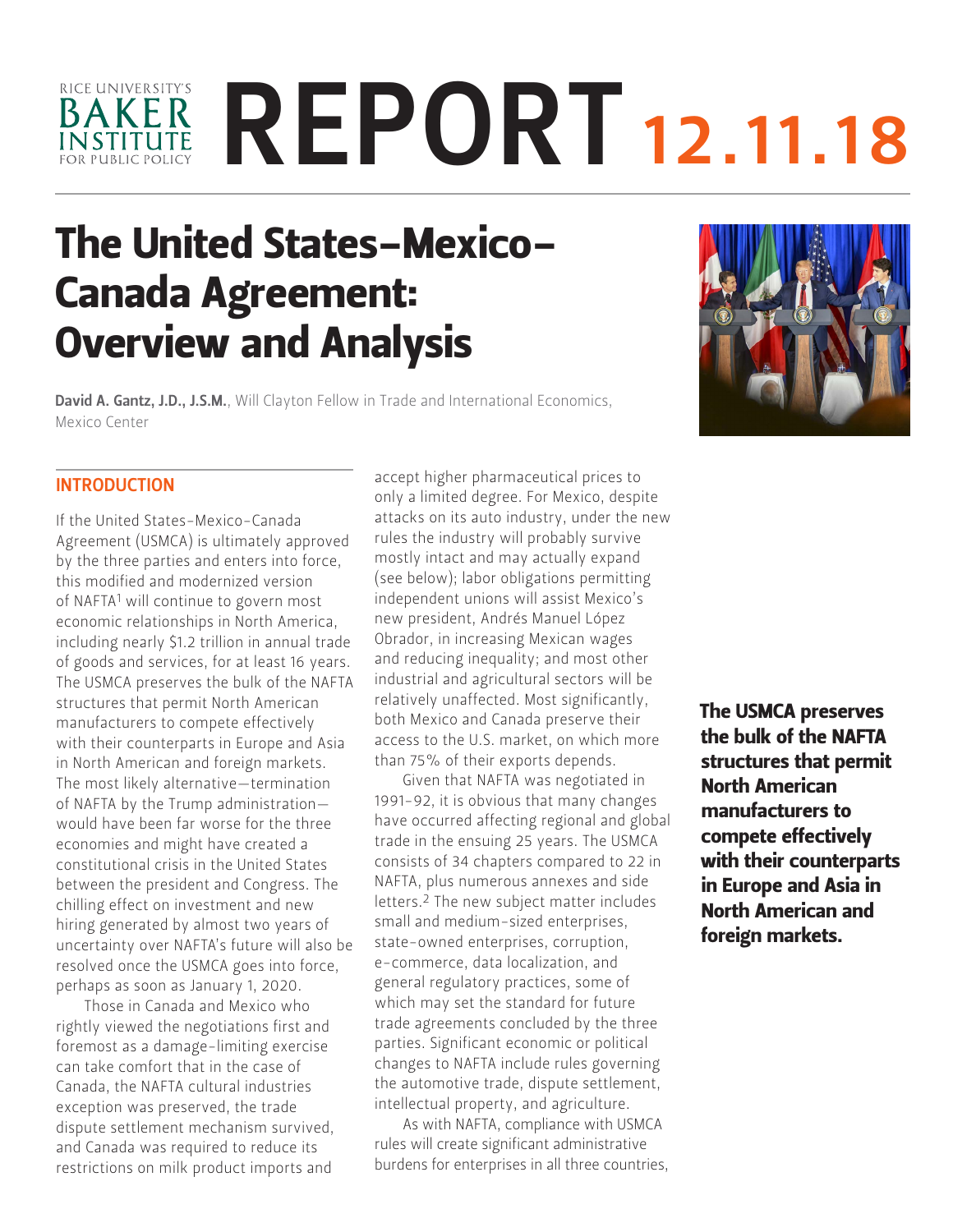Democrats in the House may, as a condition of supporting the agreement, demand changes in the text, most likely to strengthen the enforcement of the labor and environmental provisions (which are already considerably more robust than those in the NAFTA "side" agreements).

particularly for the automotive and textile industries and for small and medium-sized enterprises. Whether the USMCA will result in measurable increases in manufacturing employment in the United States or a reduction in the trade deficit remains to be seen.

Eventual congressional approval of the agreement under the Trade Promotion Authority (TPA) is likely, in my view, despite the Democratic Party's control of the U.S. House of Representatives, but House consideration of the USMCA could be delayed because of more pressing items on the Democratic agenda (such as special counsel Robert Mueller's status, immigration, the border "wall," healthcare, or investigations). Also, Democrats in the House may, as a condition of supporting the agreement, demand changes in the text (or perhaps in the U.S. implementing legislation), most likely to strengthen the enforcement of the labor and environmental provisions (which are already considerably more robust than those in the NAFTA "side" agreements). This conditional support by key Democrats last occurred in 2011, when the new Republican House majority and some Democrats supported the passage of free trade agreements (FTAs) with Colombia, Panama, and South Korea (five years after their conclusion by George W. Bush's administration) only after the Obama administration reopened negotiations with those countries to make changes demanded by industry and labor groups. Also, Trump's renewed threat to terminate NAFTA as a means of convincing Congress to pass the UMSCA could, if implemented, backfire by strengthening Congressional opposition, particularly among Democrats. Still, if used judiciously it might help to avoid extended delays in congressional action once the agreement is formally sent to Congress.3

This report provides an introduction and overview to the USMCA, focusing on the most significant changes. The discussion is divided into three major sections, addressing positive and negative changes, and a few key areas where Canada and Mexico

prevailed against U.S. pressures, forcing the United States to compromise. These divisions are mine and do not necessarily reflect those of other observers. Subsequent reports in this series will explore major features of the USMCA in much greater detail, including questions relating to its ultimate approval by Congress.

# POSITIVE CHANGES IN THE USMCA COMPARED TO NAFTA

While there has been much, often justified, criticism of the USMCA as a retreat from open regional trade, particularly in the automotive sector and (in my view) the area of dispute settlement,<sup>4</sup> this does not change the fact that the twenty-five-year-old NAFTA was badly in need of modernization to deal with many new areas, such as data and e-commerce, and improve coverage of areas such as labor, the environment, and small and medium-sized enterprises.

#### Modernization of NAFTA

The USMCA updates or adds to NAFTA (and to later U.S. FTAs): coverage of customs and customs procedures, state-owned enterprises, competition policy, small and medium-sized enterprises, corruption, good regulatory practices, technical barriers to trade, sanitary and phytosanitary standards, and various industry-specific standards.<sup>5</sup> The most important modernizations for American businesses, particularly financial institutions and high-tech enterprises, are probably those that prohibit localization requirements for data storage and that govern e-commerce.6 For North American business and labor, the most significant benefit of the USMCA is that it continues NAFTA in a manner that will largely preserve the competitiveness of North American supply chains, intraregional trade, and high-level manufacturing, innovation, and services with major competitors, China and the European Union.

Many of the USMCA innovations reflect the Trans-Pacific Partnership (TPP) text that the Obama administration concluded (along with Canada and Mexico) that was rejected in January 2018 by the Trump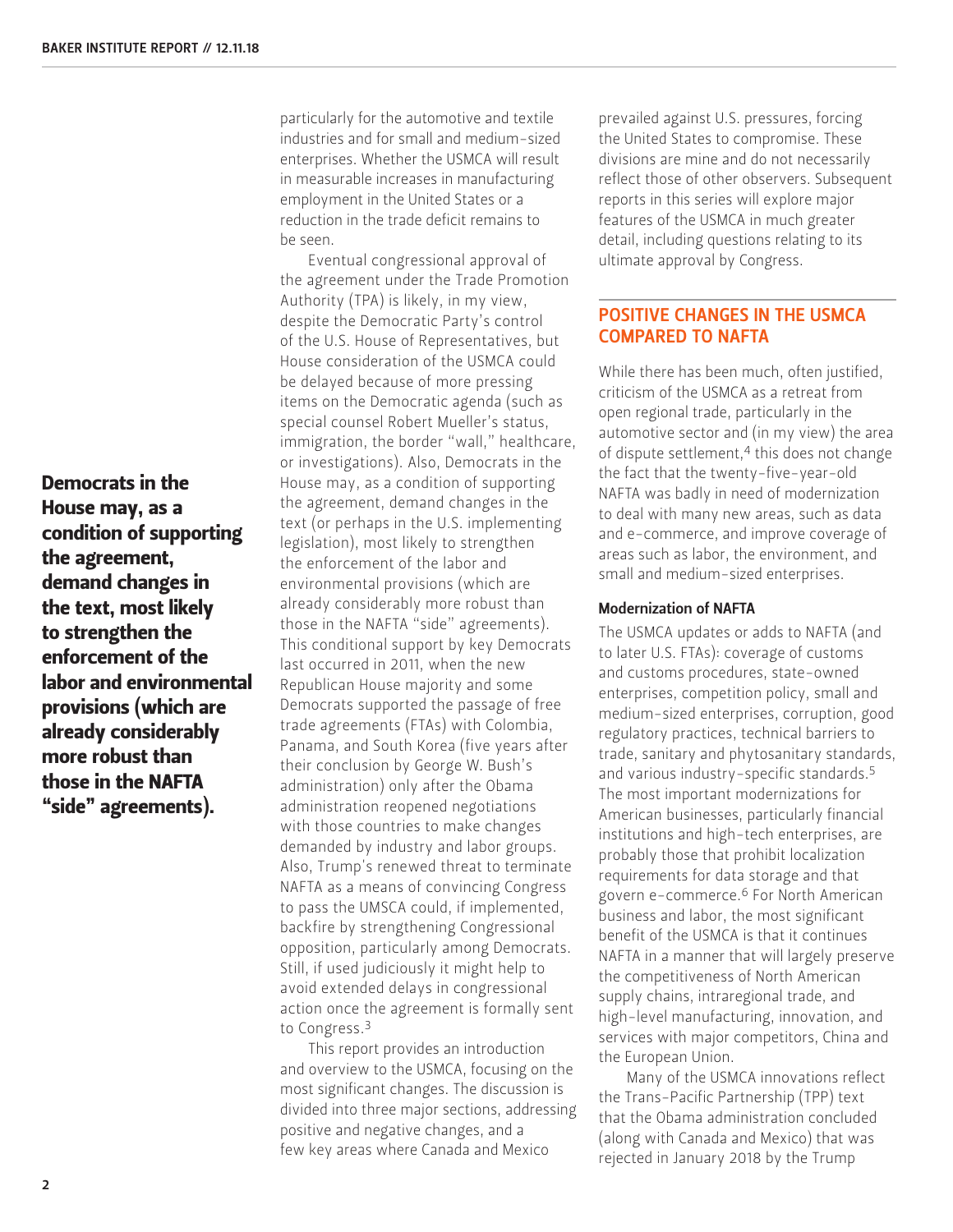administration.7 A major objective of the TPP, which will enter into force in modified form as the "Comprehensive and Progressive TPP" (CPTPP) on January 1, 2019, for most of the remaining eleven parties,<sup>8</sup> was to set new standards for future trade agreements worldwide. The incorporation of many TPP provisions in the USMCA suggests that some Trump administration officials are mindful of the desirable precedential effects of incorporating provisions developed in regional trade agreements.

## Enhanced Labor and Environmental **Protections**

Improved protections for labor and the environment have been incorporated in every free trade agreement concluded by the United State since NAFTA, beginning in 2003 with the agreements with Australia, Chile, and Singapore.9 The principal objective of NAFTA critics during this period was to ensure that future FTAs would incorporate labor and environmental protections in the body of the agreement, rather than in supplemental agreements as with the NAFTA "side" agreements, so as to ensure that violation of those provisions would be subject to the same dispute settlement mechanism and trade sanctions as violations of the trade obligations. However, due to the intransigence the Bush administration, this was not achieved until a group of late Bush administration agreements with Colombia, Panama, Peru, and South Korea were amended at the demand of the Democratic Congress in 2007.10

The USMCA labor provisions focus on supporting independent unions in Mexico on the assumption that more effective unions will mean higher wages and greater purchasing power for Mexican workers.11 One addition, presumably added at the initiative of Canada, requires the implementation of policies against "employment discrimination on the basis of sex, including with regard to pregnancy, sexual harassment, sexual orientation, gender identity, and caregiving responsibilities."12 The sexual orientation and gender identity requirements have created opposition among some conservative

Republican members of Congress, resulting in the addition of a footnote that effectively (if awkwardly) makes these requirements inapplicable to the United States.<sup>13</sup>

The environmental provisions draw heavily on the TPP environmental chapter, which addresses conservation in such areas as fisheries subsidies, shark finning, invasive species, and cooperation on marine litter and air quality.<sup>14</sup> Importantly, a side agreement on environmental cooperation preserves the Commission for Environmental Cooperation created under NAFTA's North American Agreement on Environmental Cooperation.<sup>15</sup>

#### Currency Manipulation

For the first time in a trade agreement, the USMCA incorporates measures to guard against currency manipulation.16 While the importance of incorporating such safeguards in the USMCA is limited given that neither Canada nor Mexico have been accused of currency manipulation in the past, the U.S. negotiators—very wisely in my view—saw the USMCA negotiations as an opportunity to develop language that could be incorporated in future trade agreements, such as those contemplated with the European Union, Japan, and the United Kingdom.17 The relatively limited reach of the provisions likely reflects the reluctance of the U.S. Department of Treasury to address currency issues in trade agreements.

# **Agriculture**

Press reports on the negotiations between Canada and the United States suggest that the most difficult issues to resolve were Canada's insistence on maintaining the NAFTA dispute settlement mechanism for reviewing unfair trade practice actions (see below), and U.S. demands for improved access to the Canadian dairy market. The United States achieved a modest opening for milk solids exports, comprising about 3.6% of the Canadian market.<sup>18</sup> In addition, cheese exporters to Mexico preserved a lucrative export market for their branded products, including protection against EU efforts in a pending trade agreement with Mexico to limit the usage of certain product names to EU suppliers.19 More importantly, the

For North American business and labor, the most significant benefit of the USMCA is that it continues NAFTA in a manner that will largely preserve the competitiveness of North American supply chains, intraregional trade, and highlevel manufacturing, innovation, and services with major competitors, China and the European Union.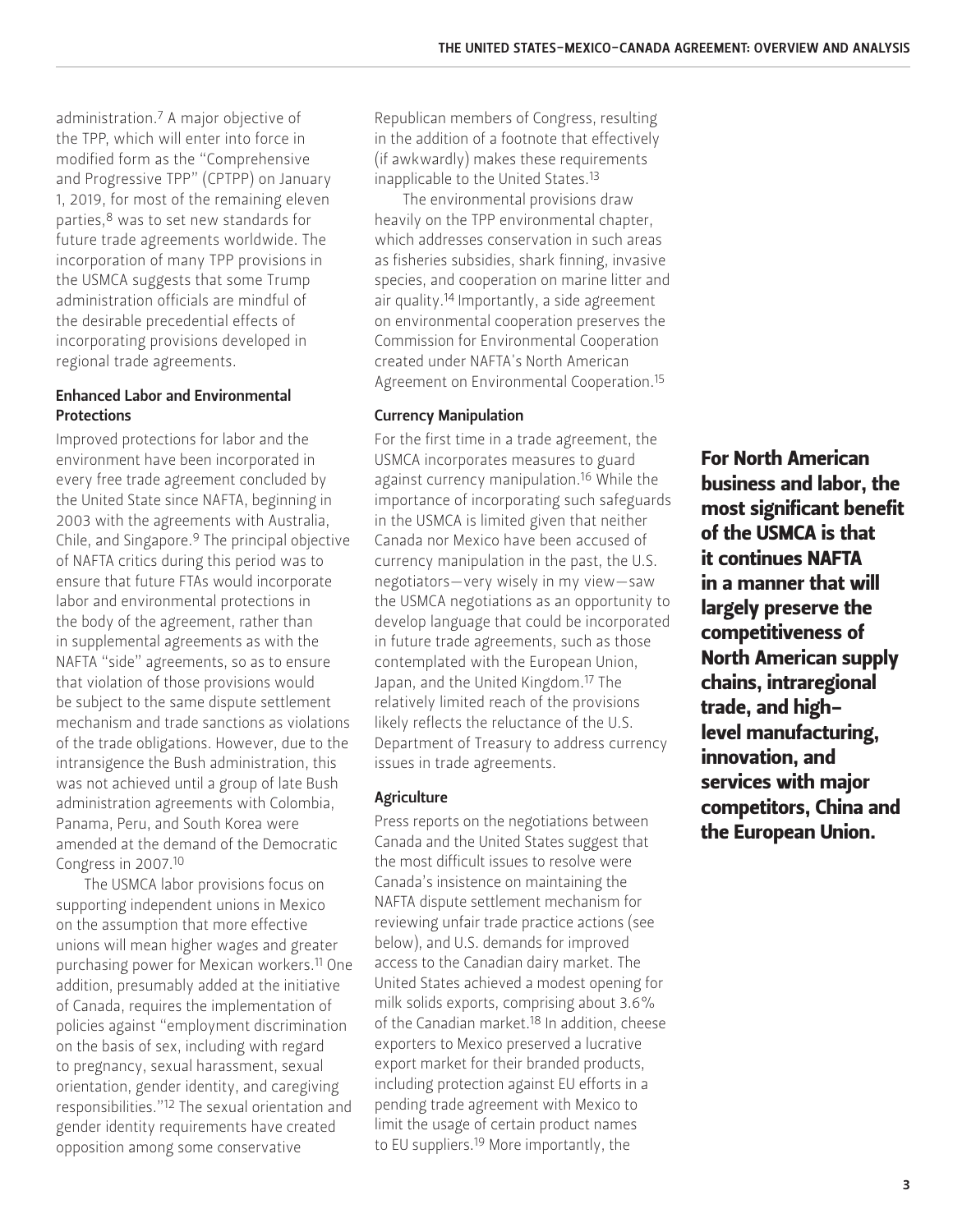# The most controversial area of the USMCA negotiations was the auto and auto parts sector.

Most of the changes will be phased in over a three-year period beginning with the implementation of the USMCA.

United States, Mexico, and Canada preserve a vibrant, mutually beneficial series of trade relationships. American farmers and food processors will continue to enjoy access to their first (Canada) and third (Mexico) largest export markets.20 Mexico was also successful in preserving access to the U.S. market for winter fruits and vegetables, defeating a Trump administration demand for new trade remedies that could have diminished such access.21 Today, the principal threat to North American agricultural trade is in Canadian and Mexican retaliation for U.S. tariffs on imported steel and aluminum, which has caused U.S. agricultural exports to both markets to decline since June 2018.22

#### THE DOWNSIDES OF THE USMCA

As indicated above, it is likely that the areas that have been most severely criticized in the USMCA, the automotive rules of origin and rules about dispute settlement, have overshadowed the positive aspects of the agreement. Still, these two areas are not the only ones that represent steps backward in the long evolution of U.S. FTAs since NAFTA.

#### Automotive Rules of Origin and Related Restrictions

The most controversial area of the USMCA negotiations was the auto and auto parts sector. The United States initially made a series of harsh demands, including raising the total North American content requirements from 62.5% to 85%, of which 50% would have had to have been U.S. content.<sup>23</sup> These were not surprisingly rejected out of hand by Mexico and Canada. Compromises were ultimately reached in the negotiations between the United States and Mexico that took place in July and August 2018, although the U.S. continued to focus on increasing U.S. content, indirectly if not directly.

Most of the changes will be phased in over a three-year period beginning with the implementation of the USMCA. First, the North American "regional value content" required for NAFTA was raised from 62.5% to 75%.24 Second, 70% of the steel and aluminum used in auto production must

come from North American sources. Third, 40% of the product value of autos and 45% of trucks must be made in facilities where workers are paid at least \$16 per hour, meaning that except for research and development and some engineering, only facilities located in the United States or Canada would qualify.

For Canada, the \$16 per hour requirement is no more a bar than in the United States, given the similar wage costs in Canada. For Mexico, it is a much more serious challenge since typical auto industry wages in Mexico are approximately \$3.60-\$3.90 per hour (attributable by some studies in part to lack of union support for workers).<sup>25</sup> This means that most of that 40% to 45% of auto content must be produced in the United States or Canada. Still, some high-wage Mexican employees, such as engineering, research and development, and management personnel, are paid up to \$22 per hour and may be counted toward the total, perhaps encouraging auto manufacturers to undertake more research and development in Mexico.26 Mexican officials estimate that about 70% of Mexican auto production already would meet the 75% regional value content requirements.27 Those vehicles that do not qualify for the USMCA rules of origin would be eligible for the current mostfavored nation (MFN) duty of 2.5%, if the applied MFN rate remains the same. This is also true for the MFN rates on auto parts.

Vehicles that would have met the NAFTA rules of origin but not the USMCA rules would continue to benefit from the current MFN duties, but only up to 1.6 million vehicles per year.28 Such imports would be feasible for autos at the 2.5% MFN tariff but not for small trucks, where the U.S. tariff is 25%. The USMCA side letters effectively establish a tariff-rate quota for both Mexican and Canadian vehicles if the United States imposes "national security" tariffs on autos and auto parts. Under the USMCA, 2.6 million passenger vehicles per year and a quantity of auto parts (\$32.4 billion from Canada and \$108 billion from Mexico), as well as light trucks from both countries, would be excluded from the "national security" measures if applied elsewhere.29 All such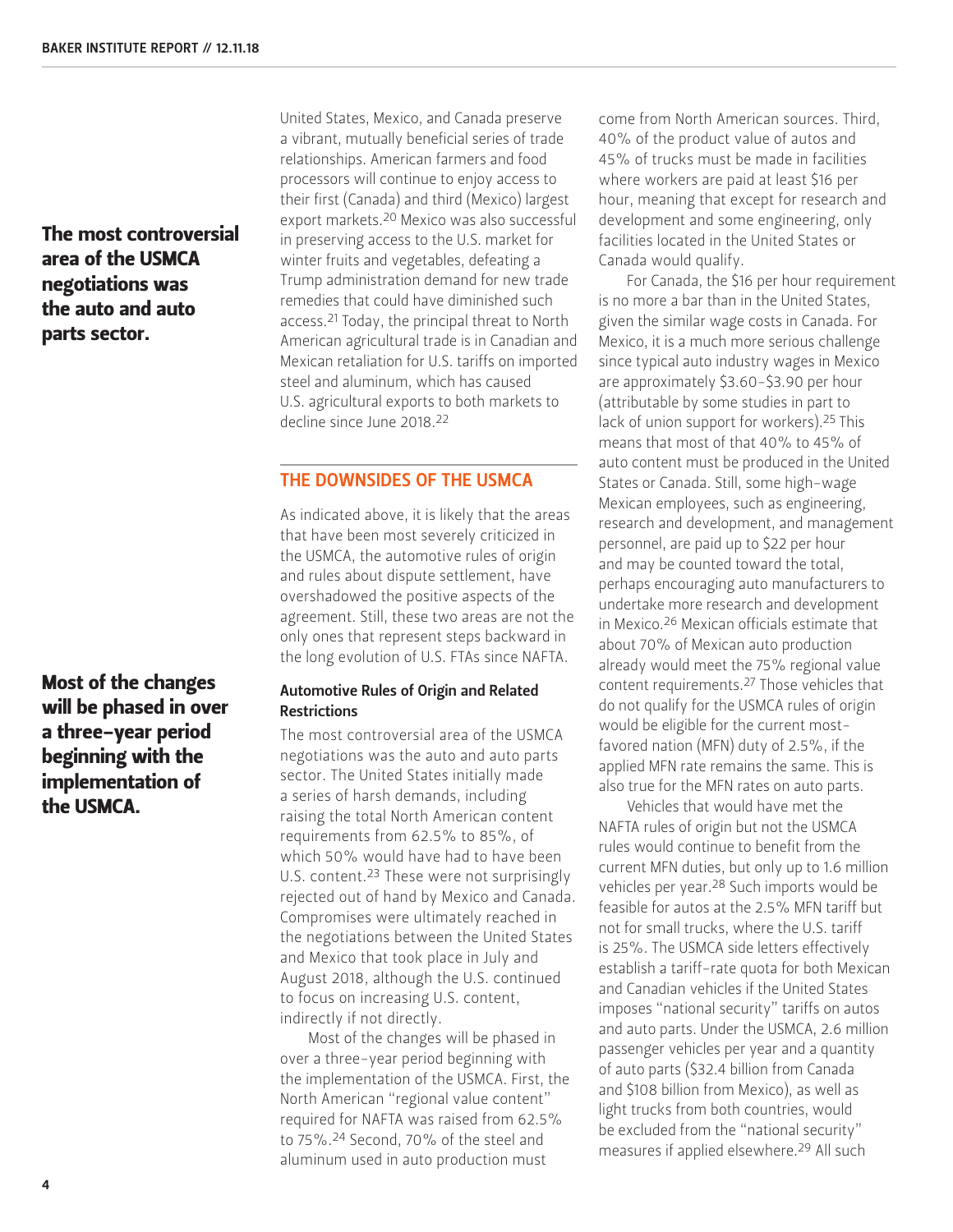volumes are well above current Canadian and Mexican exports to the United States.

Tracing the parts and components produced in facilities paying \$16 per hour or more will likely be a significant administrative burden for auto and auto parts producers, as would the costs of new facilities that are established only because of the \$16 per hour requirements, for example replacing factories in Mexico with new facilities in the United States. However, changes in the rules that set specific regional value content for certain major components may modestly reduce administrative costs attributed to the complex trading requirements under NAFTA.30

The net impact of the stiffer rules of origin on North American vehicle production and employment is difficult to predict. It is likely that a higher percentage of vehicle and parts production for the U.S. market will occur in the United States, but if prices increase as many expect, the total number of vehicles sold in North America may decrease. It is also likely that U.S. made vehicles that are currently exported to other countries such as China will be exported in smaller numbers because the increased costs will lead to higher prices and reduced competitiveness. Thus, the Trump administration's objective of increasing U.S. auto industry employment and decreasing the trade deficit with Mexico may not ultimately be realized, even if the effects of greater automation (to offset some of the higher wage costs) are ignored.

#### Reduced Investor Protections

Specified rights for foreign investors and investor-state dispute settlement (ISDS) have been included in NAFTA (Chapter 11) and all subsequent U.S. FTAs except the agreement with Australia.<sup>31</sup> Similar ISDS provisions are found in several thousand bilateral investment treaties, including more than 40 concluded by the United States.32 However, such protection is not favored by the Trump administration, whose officials believe that ISDS provisions violate U.S. sovereignty and may encourage American enterprises to move facilities to lower-wage countries such as Mexico.33

Chapter 14 of the USMCA, except for "legacy" claims under NAFTA Chapter 11 (which would survive for a period of three years),34 significantly reduces the protection for most investors in Mexico, primarily by depriving them of the right to pursue actions against the Mexican government in ISDS for denial of "fair and equitable treatment" or indirect expropriation.35 In addition, the new provisions do not apply to establishment claims (prior to the actual investment), and they impose a 30-month period for exhaustion of local remedies before international arbitration can be sought.36

The full ISDS protections, including the frequently cited denial of fair and equitable treatment and indirect expropriation, remain only for investors in Mexico that have concluded contracts with the government or government entities in oil and gas, infrastructure projects, power generation, transportation, and telecommunications.37 Given the importance for Mexico in attracting foreign investment to the hydrocarbons sector, the preservation of ISDS for that sector will probably afford potential investors a greater level of confidence when they invest in long-term projects. For investors in the relatively unprotected sectors, questions arise as to whether there will be a substantial impact on investment levels, given the relatively few ISDS actions (less than 20 in 25 years) against Mexico.

The situation with Canada is different; ISDS claims will not be permitted at all between the United States and Canada after the legacy period.38 Disputes between Canadian investors and the Mexican government and vice-versa would be covered by the CPTPP once it enters into force, presumably January 1, 2019.39 With Canada, which has the dubious honor of being the most frequent NAFTA respondent, one may speculate that many government lawyers and other officials are wary of defending ISDS cases in a country where the national courts have a welldeserved reputation for competence and independence.

With Canada, which has the dubious honor of being the most frequent NAFTA respondent, one may speculate that many government lawyers and other officials are wary of defending ISDS cases in a country where the national courts have a well-deserved reputation for competence and independence.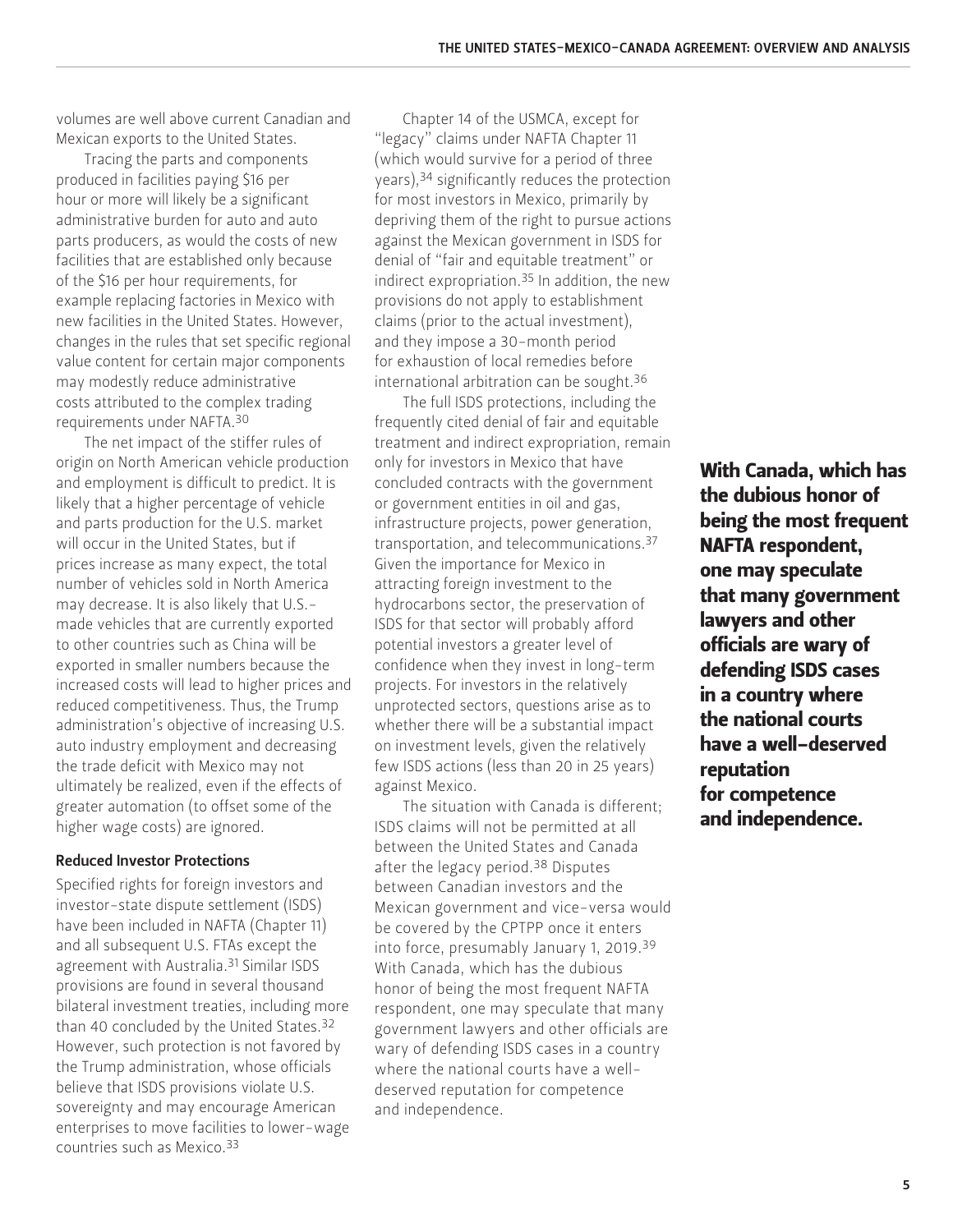Sixteen years is long enough to cover the useful lives of most investment outside the extractive industries and should have relatively little impact on investment decisions in North America.

#### Hydrocarbon Sector Investment in Mexico

Many, if not all, trade agreements are subject to retrospective criticism about what was not accomplished. NAFTA was criticized for permitting Mexico to retain its long-time government monopoly over hydrocarbons and electric power generation.40 Some observers had hoped that the USMCA would instead guarantee the same opportunities for private foreign investors in those sectors as are provided by Mexico's 2013 legal and constitutional reforms.41 Key elements of the reforms overwhelmingly approved by Mexico's congress included procedures to permit and govern investment in service and other profit-sharing contracts in hydrocarbon development, as well as in refining, transport, storage, natural gas processing, and petrochemical sectors.42

However, the USMCA does not incorporate these reforms. Rather, in language that was presumably insisted upon by López Obrador's representatives in the negotiations, Mexico explicitly retains the right to change its hydrocarbon laws and constitutional provisions at any time.43 Thus, in the event that López Obrador decides to re-establish a national petroleum monopoly, it would not be a violation of the USMCA (although it is conceivable that Mexico might incur liability to some investors under the provisions discussed earlier).

#### Sixteen-year Sunset Clause

The USMCA's sunset clause<sup>44</sup> is the process calling for a review six years after the agreement enters into force, with termination ten years thereafter if there is no agreement on extending it. The best thing that can be said about this clause is that it is far better than the original U.S. government proposal, which was a five-year sunset provision. Such a short period of time would have resulted in great uncertainty for investors in all three countries—probably the reason the Trump administration proposed it in the first place—and it was roundly criticized by all stakeholders. Sixteen years is long enough to cover the useful lives of most investment outside the extractive industries and should have relatively little impact on investment decisions in North America.

#### Ten-year Term for Biologic Drug Protection Will Drive up Costs in Mexico and Canada

While the United States was unable to negotiate a ten-year period for biologic drug patent protection in the TPP (effectively eight years), 45 Canada and Mexico both agreed on ten years in the USMCA.46 Other intellectual property sections of the USMCA are very similar to those in the TPP, providing for enhanced protection against generic producers of agricultural chemicals and pharmaceutical products.47 While U.S. law provides for a twelve-year term, such lengthy protection is generally opposed elsewhere, including in Canada and Mexico, because it increases the costs of such drugs, most of which accrue to national government healthcare systems.

## Prohibition of Mexico or Canada from Concluding an FTA with a Nonmarket Economy (e.g., China)

Another unique provision apparently insisted upon by the Trump administration is designed to give the United States the option of withdrawing from the USMCA with six months' notice if either Canada or Mexico were to negotiate a trade agreement with a nonmarket economy (NME).48 However, any country with a free trade agreement at the time of signing the USMCA is excluded. Thus Vietnam, which is a party to the existing CPTPP along with Canada and Mexico, is excluded from the prohibition.

#### Steel and Aluminum Tariffs

The U.S. section 232 tariffs, which are independent of both NAFTA and the USMCA, have resulted in the imposition of "national security" tariffs on steel and aluminum imported from most countries. These tariffs will remain in place under the USMCA as of early December 2018, as will the Canadian and Mexican retaliatory tariffs mentioned earlier. Before the tariffs, Canada was the largest source of both steel and aluminum imports into the United States, and Mexico was fourth largest in terms of steel imports.49 Given that possible future U.S. national security tariffs on autos and auto parts are addressed in the two USMCA side letters mentioned earlier, it is surprising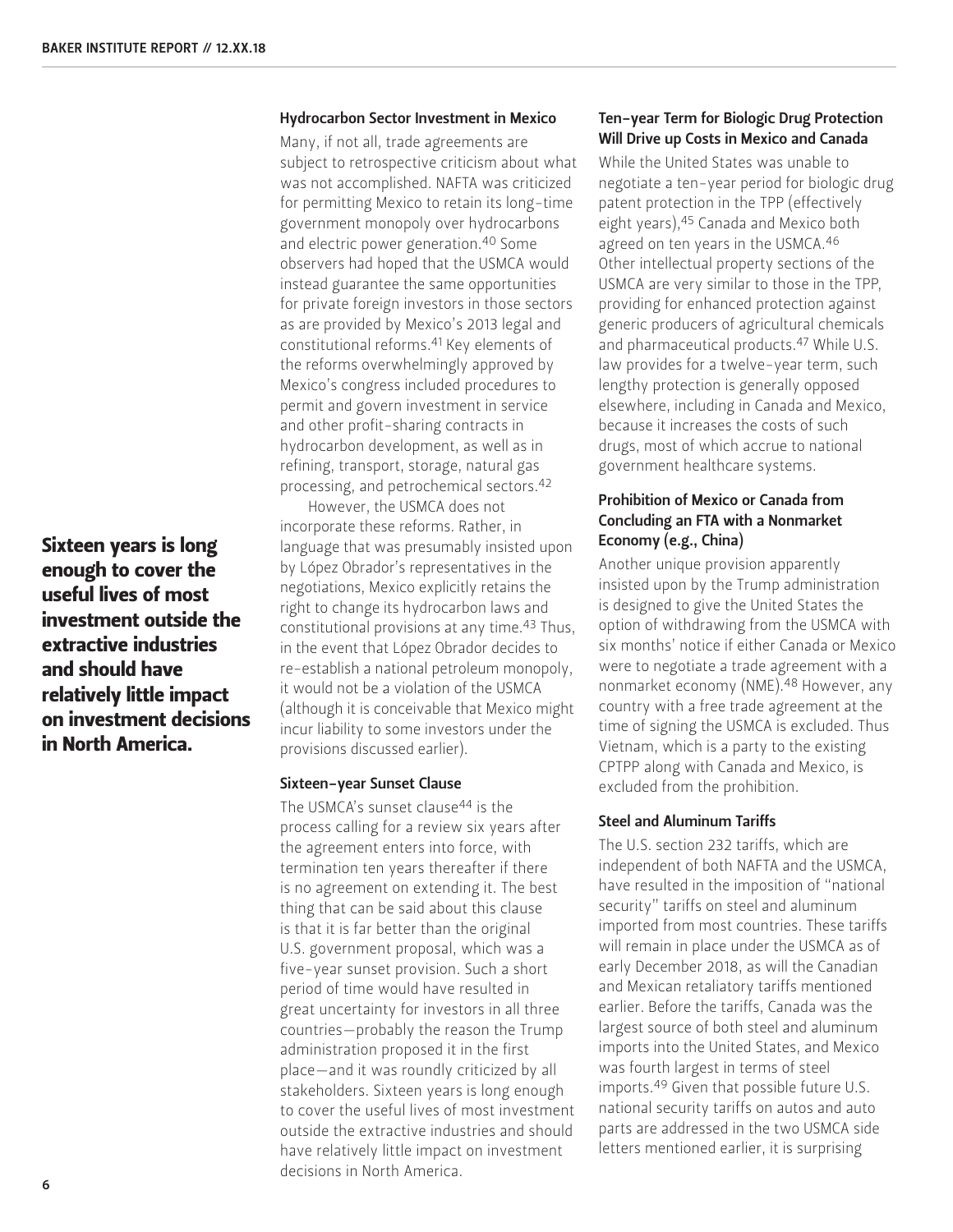to some observers that these steel and aluminum tariffs have not been addressed. They will likely remain a major problem in U.S.-Canada and U.S.-Mexico relations unless they are removed or some sort of settlement is reached.

# PRESERVING OTHER KEY ASPECTS OF NAFTA

The fact that the USMCA carried over the bulk of NAFTA was undoubtedly critical to obtaining Canada's last-minute inclusion in the agreement. In addition to the general preservation of the duty-free, tariff-free trade established under NAFTA, as well as very limited changes to the NAFTA rules of origin that NAFTA stakeholders have learned to live with over the past twenty-five years, several specific areas of NAFTA that were retained in the USMCA are notable.

#### Review of Dumping and Subsidies Trade **Determinations**

Despite strong initial Trump administration opposition, the NAFTA mechanism (Chapter 19) for reviewing dumping or illegal subsidization by binational panels instead of domestic federal courts was preserved without significant changes.50 While the September 30 draft of the USMCA initially applied the mechanism only between the United States and Canada, with Mexico having agreed to its elimination, the USMCA was soon revised to expand the mechanism to Mexico as well. For Canada, Chapter 19 was a red line, given that it was material the "crown jewel" with "iconic significance" —in Canadian approval of the 1988 U.S.- Canada Free Trade Agreement, as well as NAFTA five years later.51

#### Canadian Cultural Industries Exception

The other redline issue was Canada's "cultural industries" exception, which was also incorporated in the United States-Canada FTA, NAFTA, and now into the USMCA.52 The exception, which applies only to Canada, reflects long-standing Canadian concerns "of having its indigenous cultural expression drowned in a flood of U.S. films,

television programs, sound recordings, books, and magazines."53 Given that most of Canada's citizens live within 100 miles of the U.S. border and some 94% of films and 75% of TV programs shown in Canada originate in the United States as of 2010, these concerns do not seem unreasonable if exercised responsibly, even if restrictions on such media would otherwise technically violate free trade principles.

#### State-to-state Dispute Settlement

Another area of strong interest to Canada and Mexico given the enormous disparities between the size of their economies and the United States, as well as their dependence on the United States as their major export market, was the preservation of a strong state-to-state dispute settlement mechanism. This aspect of NAFTA was targeted for curtailment by the United States, which had proposed making compliance with dispute settlement panel rulings voluntary.54 Canada and Mexico ultimately prevailed, and the NAFTA provisions were carried over to the USMCA with minimal changes.55 While the NAFTA mechanism has proved susceptible to long delays by any party that refused to cooperate in appointing panelists, even an imperfect system was likely even more necessary in the USMCA given that the United States seems intent on emasculating the binding dispute settlement mechanism in the World Trade Organization (WTO).56

# Government Procurement

The United States also attacked NAFTA's government procurement provisions during the negotiations. Initially, the United States demanded that government procurement be reciprocal on a dollar-for-dollar basis, i.e., Canadian and Mexican enterprises would benefit from sales to U.S. government entities only to the extent that the Canadian and Mexican governments made purchases from U.S. enterprises.<sup>57</sup> This approach was impractical given that the U.S. economy and population are many times the size of the other economies. The risks for Canada were not severe given that both the United States and Canada are parties to the WTO's

Still, if the major threat to the U.S. economy in the future is China, a robust North American economy, which will be preserved by the USMCA, becomes critical.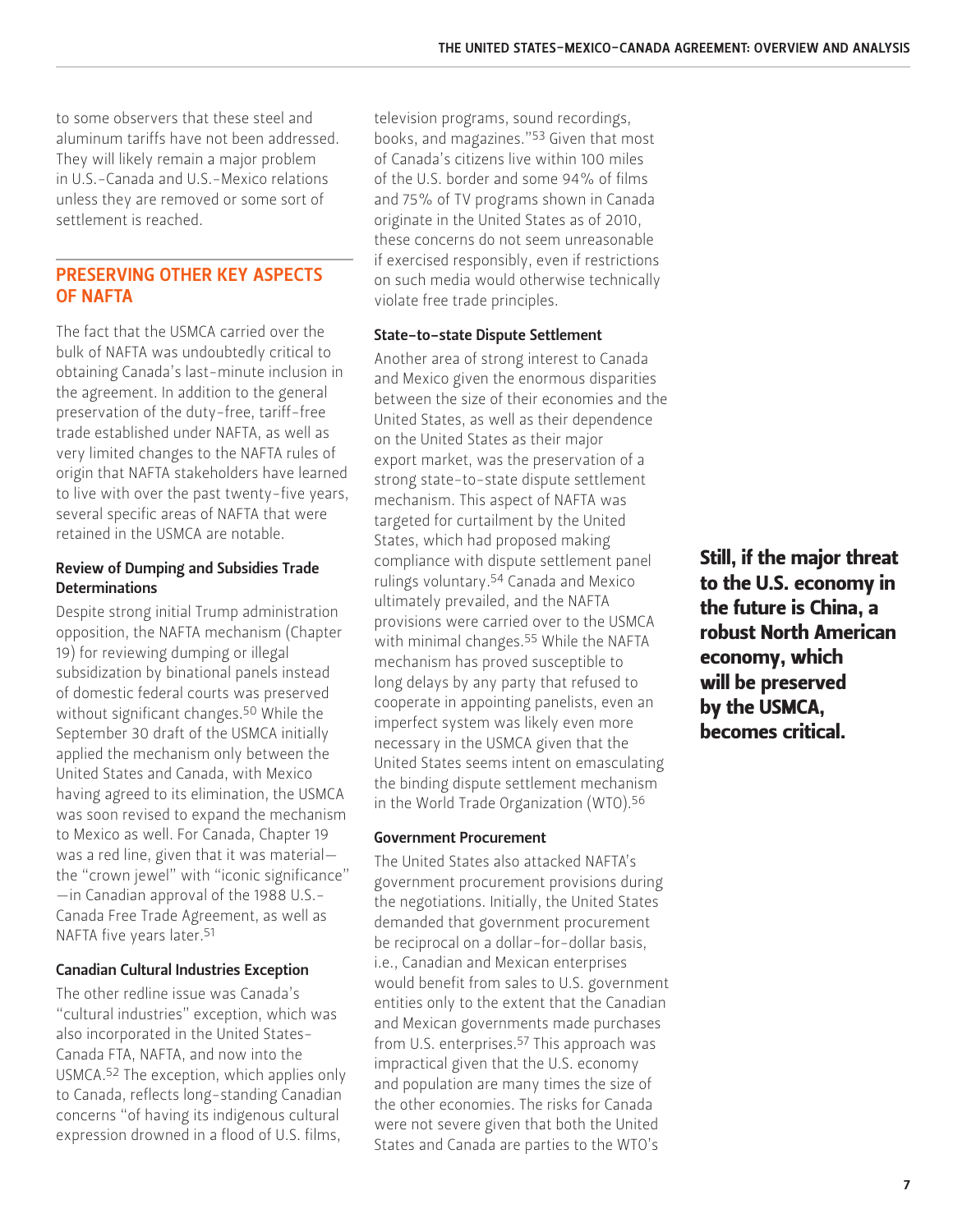government procurement agreement, but Mexico is not. The USMCA provisions make minor changes, but in general the NAFTA provisions are carried over.58

### CONCLUDING OBSERVATIONS

The Trump administration's broader trade policies (such as massive tariffs on imports from China and on most steel and aluminum imports regardless of source) will affect intra-North American trade as well as trade with other parts of the world, particularly if tariffs or quotas are imposed on imports of autos and auto parts from Europe and Asia, and particularly if the trade war with China continues or escalates. Mexico could benefit from a higher North American content requirement for auto production if some current Chinese production is shifted to Mexico. Still, if the major threat to the U.S. economy in the future is China, a robust North American economy, which will be preserved by the USMCA, becomes critical.

Given that the effective implementation of the USMCA will require close coordination among the United States, Mexico, and Canada for the indefinite future, it is too soon to tell if the personal attacks by Trump on Canadian Prime Minister Justin Trudeau will have a lasting negative effect on the United States' closest ally and largest trading partner. Similarly, Trump and López Obrador effectively began with a clean slate on December 1, 2018, sharing an opportunity to establish cordial relations that will facilitate the successful implementation of the USMCA—or the opposite.

#### AUTHOR

[David A. Gantz, J.D., J.S.M.](https://www.bakerinstitute.org/experts/david-a-gantz/), is the Will Clayton Fellow in Trade and International Economics at the [Mexico Center](https://www.bakerinstitute.org/mexico-center/) whose work focuses on international trade and economics. He is also the Samuel M. Fegtly Professor of Law at the University of Arizona's James E. Rogers College of Law and director emeritus of the international trade and business law program. Gantz has written extensively on

World Trade Organization and NAFTA trade law and dispute resolution issues, as well as a range of other international trade matters.

#### ENDNOTES

1. North American Free Trade Agreement (NAFTA), U.S.-Can.-Mex., December 15, 1992, [https://www.nafta-sec-alena.org/](https://www.nafta-sec-alena.org/Home/Texts-of-the-Agreement/North-American-Free-Trade-Agreement) [Home/Texts-of-the-Agreement/North-](https://www.nafta-sec-alena.org/Home/Texts-of-the-Agreement/North-American-Free-Trade-Agreement)[American-Free-Trade-Agreement](https://www.nafta-sec-alena.org/Home/Texts-of-the-Agreement/North-American-Free-Trade-Agreement).

2. *Agreement between the United States of America, the United Mexican States, and Canada Text (USMCA)*, November 30, 2018, [https://ustr.gov/trade-agreements/free](https://ustr.gov/trade-agreements/free-trade-agreements/united-states-mexico-canada-agreement/agreement-between)[trade-agreements/united-states-mexico](https://ustr.gov/trade-agreements/free-trade-agreements/united-states-mexico-canada-agreement/agreement-between)[canada-agreement/agreement-between](https://ustr.gov/trade-agreements/free-trade-agreements/united-states-mexico-canada-agreement/agreement-between).

3. See Jenny Leonard, "Trump's Combative Side Poses Risk as Democrats Hold Key to USMCA," *Bloomberg Law News*, December 6, 2018, [https://www.bloomberg.](https://www.bloomberg.com/news/articles/2018-12-06/trump-s-combative-side-poses-risk-as-democrats-hold-key-to-usmca) [com/news/articles/2018-12-06/trump-s](https://www.bloomberg.com/news/articles/2018-12-06/trump-s-combative-side-poses-risk-as-democrats-hold-key-to-usmca)[combative-side-poses-risk-as-democrats](https://www.bloomberg.com/news/articles/2018-12-06/trump-s-combative-side-poses-risk-as-democrats-hold-key-to-usmca)[hold-key-to-usmca.](https://www.bloomberg.com/news/articles/2018-12-06/trump-s-combative-side-poses-risk-as-democrats-hold-key-to-usmca)

4. See for example Jeffrey J. Schott, "For Mexico, Canada, and the United States, a Step Backward on Trade and Investment," Peterson Institute for International Economics, October 2, 2018, [https://piie.](https://piie.com/blogs/trade-investment-policy-watch/mexico-canada-and-united-states-step-backwards-trade-and) [com/blogs/trade-investment-policy](https://piie.com/blogs/trade-investment-policy-watch/mexico-canada-and-united-states-step-backwards-trade-and)[watch/mexico-canada-and-united-states](https://piie.com/blogs/trade-investment-policy-watch/mexico-canada-and-united-states-step-backwards-trade-and)[step-backwards-trade-and](https://piie.com/blogs/trade-investment-policy-watch/mexico-canada-and-united-states-step-backwards-trade-and).

5. USMCA, chs. 7, 9, 11, 12, 21, 22, 25, 27, and 28.

6. USMCA, ch. 19.

7. Presidential Memorandum Regarding Withdrawal of the United States from the Trans-Pacific Partnership Negotiations and Agreement, January 23, 2017, [https://](https://www.whitehouse.gov/presidential-actions/presidential-memorandum-regarding-withdrawal-united-states-trans-pacific-partnership-negotiations-agreement/) [www.whitehouse.gov/presidential-actions/](https://www.whitehouse.gov/presidential-actions/presidential-memorandum-regarding-withdrawal-united-states-trans-pacific-partnership-negotiations-agreement/) [presidential-memorandum-regarding](https://www.whitehouse.gov/presidential-actions/presidential-memorandum-regarding-withdrawal-united-states-trans-pacific-partnership-negotiations-agreement/)[withdrawal-united-states-trans-pacific](https://www.whitehouse.gov/presidential-actions/presidential-memorandum-regarding-withdrawal-united-states-trans-pacific-partnership-negotiations-agreement/)[partnership-negotiations-agreement/](https://www.whitehouse.gov/presidential-actions/presidential-memorandum-regarding-withdrawal-united-states-trans-pacific-partnership-negotiations-agreement/).

8. Comprehensive and Progressive Trans-Pacific Partnership, Australia, Brunei, Canada, Chile, Japan, Malaysia, Mexico, New Zealand, Peru, Singapore, and Vietnam, March 8, 2018, [https://www.mfat.govt.](https://www.mfat.govt.nz/assets/CPTPP/Comprehensive-and-Progressive-Agreement-for-Trans-Pacific-Partnership-CPTPP-English.pdf) [nz/assets/CPTPP/Comprehensive-and-](https://www.mfat.govt.nz/assets/CPTPP/Comprehensive-and-Progressive-Agreement-for-Trans-Pacific-Partnership-CPTPP-English.pdf)[Progressive-Agreement-for-Trans-Pacific-](https://www.mfat.govt.nz/assets/CPTPP/Comprehensive-and-Progressive-Agreement-for-Trans-Pacific-Partnership-CPTPP-English.pdf)[Partnership-CPTPP-English.pdf](https://www.mfat.govt.nz/assets/CPTPP/Comprehensive-and-Progressive-Agreement-for-Trans-Pacific-Partnership-CPTPP-English.pdf).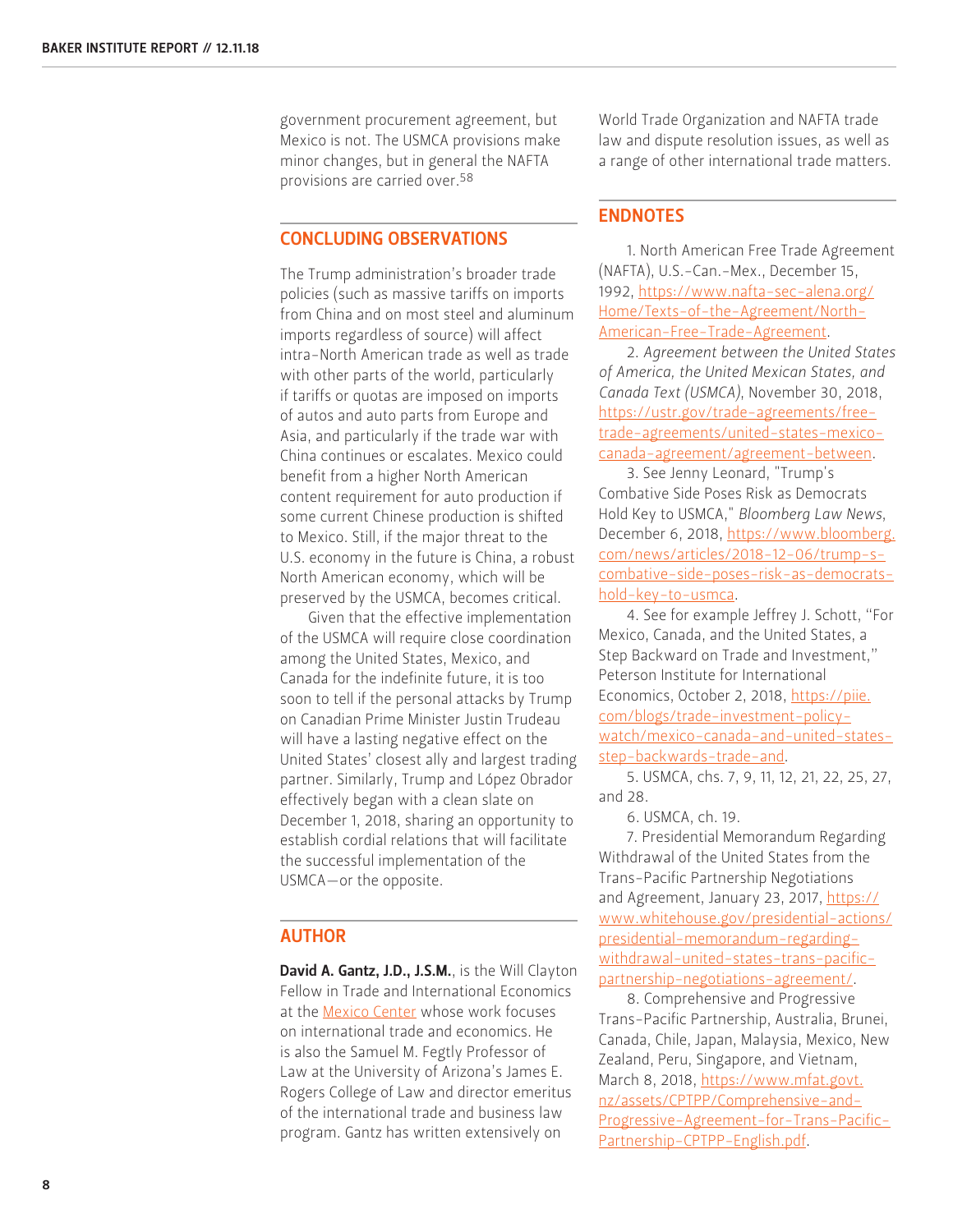9. See David A. Gantz, C. Ryan Reetz, Guillermo Aguilar-Alvarez, and Jan Paulsson, "Labor Rights and Environmental Protection under NAFTA and Other U.S. Free Trade Agreements," *The University of Miami Inter-American Law Review* 42, no. 1 (Winter/ Spring 2011): 297.

10. Gantz, Reetz, Aguilar-Alvarez, and Paulsson, "Labor Rights," 297.

11. See Harley Shaiken, "Improved Workers' Rights for Mexicans will Benefit Americans," *The New York Times*, January 30, 2017, [https://www.nytimes.com/](https://www.nytimes.com/roomfordebate/2017/01/30/new-terms-for-nafta-7/improved-workers-rights-for-mexicans-will-benefit-americans) [roomfordebate/2017/01/30/new-terms](https://www.nytimes.com/roomfordebate/2017/01/30/new-terms-for-nafta-7/improved-workers-rights-for-mexicans-will-benefit-americans)[for-nafta-7/improved-workers-rights-for](https://www.nytimes.com/roomfordebate/2017/01/30/new-terms-for-nafta-7/improved-workers-rights-for-mexicans-will-benefit-americans)[mexicans-will-benefit-americans.](https://www.nytimes.com/roomfordebate/2017/01/30/new-terms-for-nafta-7/improved-workers-rights-for-mexicans-will-benefit-americans)

12. USMCA, art. 23.9.

13. USMCA, art. 23.9, fn. 13.

14. USMCA, ch. 24.

15. *Agreement on Environmental Cooperation among the Governments of the United States of America, the United Mexican States, and Canada*, November 30, 2018, [https://www.epa.gov/sites/](https://www.epa.gov/sites/production/files/2018-11/documents/us-mxca_eca_-_final_english.2.pdf) [production/files/2018-11/documents/](https://www.epa.gov/sites/production/files/2018-11/documents/us-mxca_eca_-_final_english.2.pdf) [us-mxca\\_eca\\_-\\_final\\_english.2.pdf](https://www.epa.gov/sites/production/files/2018-11/documents/us-mxca_eca_-_final_english.2.pdf).

16. USMCA, ch. 33.

17. U.S. Trade Representative (USTR), "Trump Administration Announces Intent to Negotiate Trade Agreements with Japan, the European Union and the United Kingdom," October 2018[, https://ustr.gov/]( https://ustr.gov/about-us/policy-offices/press-office/press-releases/2018/october/trump-administration-announces) [about-us/policy-offices/press-office/]( https://ustr.gov/about-us/policy-offices/press-office/press-releases/2018/october/trump-administration-announces) [press-releases/2018/october/trump]( https://ustr.gov/about-us/policy-offices/press-office/press-releases/2018/october/trump-administration-announces)[administration-announces.]( https://ustr.gov/about-us/policy-offices/press-office/press-releases/2018/october/trump-administration-announces)

18. USMCA, annex 3-B, sec. C (Dairy Pricing and Imports).

19. See USMCA, ch. 20, sec. D (country names).

20. See Office of Regulatory Policy Agricultural and Economic Policy Team, "U.S. Agricultural Exports: Key Destinations and Country Concentration Risk," *FCA Economic Report*, September 29, 2015, [https://www.fca.gov/template-fca/](https://www.fca.gov/template-fca/download/EconomicReports/ 3%20U.S.AgriculturalExports-KeyDestinationsAndCountryConcentrationRisk.pdf) [download/EconomicReports/ 3%20](https://www.fca.gov/template-fca/download/EconomicReports/ 3%20U.S.AgriculturalExports-KeyDestinationsAndCountryConcentrationRisk.pdf) [U.S.AgriculturalExports-KeyDestinationsAn](https://www.fca.gov/template-fca/download/EconomicReports/ 3%20U.S.AgriculturalExports-KeyDestinationsAndCountryConcentrationRisk.pdf) [dCountryConcentrationRisk.pdf](https://www.fca.gov/template-fca/download/EconomicReports/ 3%20U.S.AgriculturalExports-KeyDestinationsAndCountryConcentrationRisk.pdf). This shows Canada first with \$21.8 billion and Mexico third with \$18.3 billion.

21. Caitlin Dewey, "How a Group of Florida Tomato Growers Could Help Derail NAFTA," *The Washington Post*, October 16, 2017, [https://www.washingtonpost.com/](https://www.washingtonpost.com/business/economy/how-a-group-of-florida-tomato-growers-could-help-derail-nafta/2017/10/16/e1ec5438-b27c-11e7-a908-a3470754bbb9_story.html?utm_term=.88330100e6bc) [business/economy/how-a-group-of](https://www.washingtonpost.com/business/economy/how-a-group-of-florida-tomato-growers-could-help-derail-nafta/2017/10/16/e1ec5438-b27c-11e7-a908-a3470754bbb9_story.html?utm_term=.88330100e6bc)[florida-tomato-growers-could-help-derail](https://www.washingtonpost.com/business/economy/how-a-group-of-florida-tomato-growers-could-help-derail-nafta/2017/10/16/e1ec5438-b27c-11e7-a908-a3470754bbb9_story.html?utm_term=.88330100e6bc)[nafta/2017/10/16/e1ec5438-b27c-11e7](https://www.washingtonpost.com/business/economy/how-a-group-of-florida-tomato-growers-could-help-derail-nafta/2017/10/16/e1ec5438-b27c-11e7-a908-a3470754bbb9_story.html?utm_term=.88330100e6bc) a908-a3470754bbb9\_story.html?utm [term=.88330100e6bc](https://www.washingtonpost.com/business/economy/how-a-group-of-florida-tomato-growers-could-help-derail-nafta/2017/10/16/e1ec5438-b27c-11e7-a908-a3470754bbb9_story.html?utm_term=.88330100e6bc).

22. See Mike Blanchfield, "Canada Retaliates Against U.S. Steel, Aluminum Exports, Announces Dollar-For-Dollar 'Countermeasures,'" *Global News (Canada)*, May 31, 2018, [https://globalnews.ca/](https://globalnews.ca/news/4245336/canada-retaliation-us-steel-aluminum-tariffs/) [news/4245336/canada-retaliation-us](https://globalnews.ca/news/4245336/canada-retaliation-us-steel-aluminum-tariffs/)[steel-aluminum-tariffs/](https://globalnews.ca/news/4245336/canada-retaliation-us-steel-aluminum-tariffs/) (up to \$16.6 billion worth); Ana Swanson and Jim Tankersley, "Mexico, Hitting Back, Imposes Tariffs on \$3 billion Worth of U.S. Goods," *The New York Times*, June 5, 2018, [https://www.nytimes.](https://www.nytimes.com/2018/06/05/us/politics/trump-trade-canada-mexico-nafta.html) [com/2018/06/05/us/politics/trump-trade](https://www.nytimes.com/2018/06/05/us/politics/trump-trade-canada-mexico-nafta.html)[canada-mexico-nafta.html.](https://www.nytimes.com/2018/06/05/us/politics/trump-trade-canada-mexico-nafta.html)

23. See David A. Gantz, "The Risks and Rewards of Renegotiating the North American Trade Relationship," *Maryland Journal of International Law* 33 (2018): 127, 135.

24. USMCA, app. to annex 4-B, Product-Specific Rules of Origin for Automotive Goods.

25. "Study Points to Large Wage Gaps for Mexican Auto Workers," *Mexico News Daily*, July 2, 2018, [https://mexiconewsdaily.](https://mexiconewsdaily.com/news/study-points-large-wage-gaps-mexican-auto-workers/) [com/news/study-points-large-wage](https://mexiconewsdaily.com/news/study-points-large-wage-gaps-mexican-auto-workers/)[gaps-mexican-auto-workers/](https://mexiconewsdaily.com/news/study-points-large-wage-gaps-mexican-auto-workers/).

26. See Rosella Brevetti, "Tough NAFTA Auto Rules Will Help Spur Investment in Mexico (1)," *International Trade Daily* (BBNA), October 12, 2018, [http://news.](http://news.bna.com/itln/display/batch_print_display.adp?searchid=31860977) [bna.com/itln/display/batch\\_print\\_display.](http://news.bna.com/itln/display/batch_print_display.adp?searchid=31860977) [adp?searchid=31860977](http://news.bna.com/itln/display/batch_print_display.adp?searchid=31860977) (quoting Mexican trade negotiator Jesus Seade).

27. See Sharay Angulo, "Most Mexican Auto Exports Can Meet New NAFTA Rules, Says Minister", *Reuters Business News*, August 27, 2018, [https://www.reuters.](https://www.reuters.com/article/us-trade-nafta-mexico-autos/most-mexican-auto-exports-can-meet-new-nafta-rules-says-minister-idUSKCN1LC2HC) [com/article/us-trade-nafta-mexico](https://www.reuters.com/article/us-trade-nafta-mexico-autos/most-mexican-auto-exports-can-meet-new-nafta-rules-says-minister-idUSKCN1LC2HC)[autos/most-mexican-auto-exports-can](https://www.reuters.com/article/us-trade-nafta-mexico-autos/most-mexican-auto-exports-can-meet-new-nafta-rules-says-minister-idUSKCN1LC2HC)[meet-new-nafta-rules-says-minister](https://www.reuters.com/article/us-trade-nafta-mexico-autos/most-mexican-auto-exports-can-meet-new-nafta-rules-says-minister-idUSKCN1LC2HC)[idUSKCN1LC2HC](https://www.reuters.com/article/us-trade-nafta-mexico-autos/most-mexican-auto-exports-can-meet-new-nafta-rules-says-minister-idUSKCN1LC2HC) (quoting Mexican Economy Minister Ildefonso Guajardo).

28. USMCA, annex 2-C, para. 5.

29. USMCA, U.S.-Canada 232 side letter, U.S.-Mexico 232 side letter, [https://www.](https://www.international.gc.ca/trade-commerce/assets/pdfs/agreements-accords/cusma-aceum/letter-232autos.pdf) [international.gc.ca/trade-commerce/](https://www.international.gc.ca/trade-commerce/assets/pdfs/agreements-accords/cusma-aceum/letter-232autos.pdf)